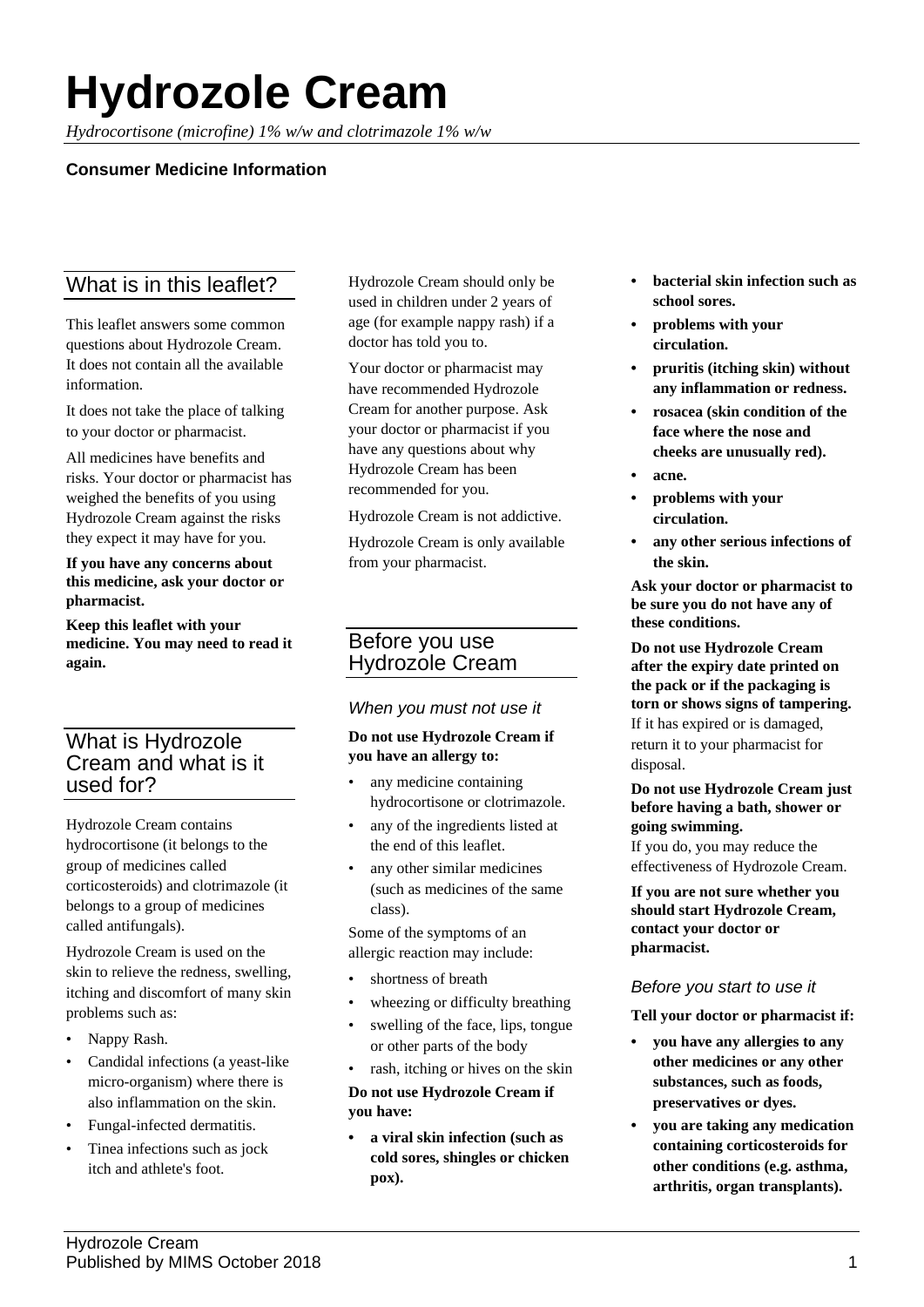- **• you have a serious illness affecting your immune system.**
- **you are pregnant or intend to become pregnant.** Your doctor will discuss the risks and benefits of using Hydrozole Cream when pregnant.
- **you are breast-feeding or intend to breast-feed.** Your doctor will discuss the risks and benefits of using

Hydrozole Cream when breastfeeding.

Do not apply Hydrozole Cream to the breasts before breastfeeding.

**• you have had or have any other medical conditions, including receiving a transplanted organ or HIV.**

**If you have not told your doctor about any of the above, tell him before you use Hydrozole Cream.**

## *Using other medicines*

**Tell your doctor if you are using other creams, ointments or lotions or taking any other medicine. This includes any that you buy without a prescription from a pharmacy, supermarket or health food shop.**

Some medicines and Hydrozole Cream may interfere with each other.

## **These include:**

- **• Asthma medication.**
- **• Medication for arthritis.**
- **• Medication for a recent organ transplant you have received.**
- **• Medication for the treatment of HIV.**

These medicines may be affected by Hydrozole Cream or affect how well Hydrozole Cream works. You may need to use different amounts of your medicine, or you may need to use different medicines. Your doctor or pharmacist will advise you.

Your doctor or pharmacist may have more information on medicines to be careful with or

avoid while using Hydrozole Cream.

# How to use Hydrozole Cream

#### **Hydrozole Cream is for external use only.**

#### **Follow all directions given to you by your doctor or pharmacist carefully.**

These directions may differ from the information contained in this leaflet.

If you do not understand the instructions on the box, tube or this leaflet, ask your doctor or pharmacist for help.

Gently rub a small quantity of Hydrozole Cream into the affected area two times daily for up to 7 days.

Apply enough cream to disappear into the skin without leaving any on the skin.

Wash your hands after use, unless you are treating the hands.

**If the location of the skin condition is in an area normally covered with clothing, you should ensure that loose clothing is worn over the affected area to be treated.**

#### **It is important to use Hydrozole Cream exactly as your doctor or pharmacist has told you.**

If you use it less often than you should, it may not work as well and your skin problem may not improve. Using it more often than you should may not improve your skin problem any faster and may cause or increase side effects.

#### **Use Hydrozole Cream at the same time every day.**

## *How long should you use it for*

**You should use Hydrozole Cream for as long as your doctor or pharmacist tells you to. The usual treatment is up to 7 days.**

If you use Hydrozole Cream for longer than your doctor or pharmacist tells you, the chance of side effects may increase.

#### **You should apply a cream containing a single anti-fungal agent for an extra two weeks after the inflammation has subsided.** You must do this otherwise there might be a chance of the condition returning.

**If you are not sure of how long you need to use Hydrozole Cream, talk to your doctor or pharmacist.**

## *If you forget to use it*

**If it is almost time for your next application of Hydrozole Cream, skip the application you missed and apply the cream when you are next meant to. Otherwise, use it as soon as you remember, and then go back to using your cream as you would normally.**

#### **Do not use a double dose to make up for the dose that you missed.**

If you have trouble remembering to use your medicine, ask your pharmacist for some hints.

## *If you swallow it*

**Immediately telephone your doctor or Poisons Information Centre (telephone 13 11 26), or go to casualty at your nearest hospital if you think that you, or anyone else may have swallowed Hydrozole Cream. Do this even if there are no signs of discomfort or poisoning. You may need urgent medical attention. Keep this telephone number handy.**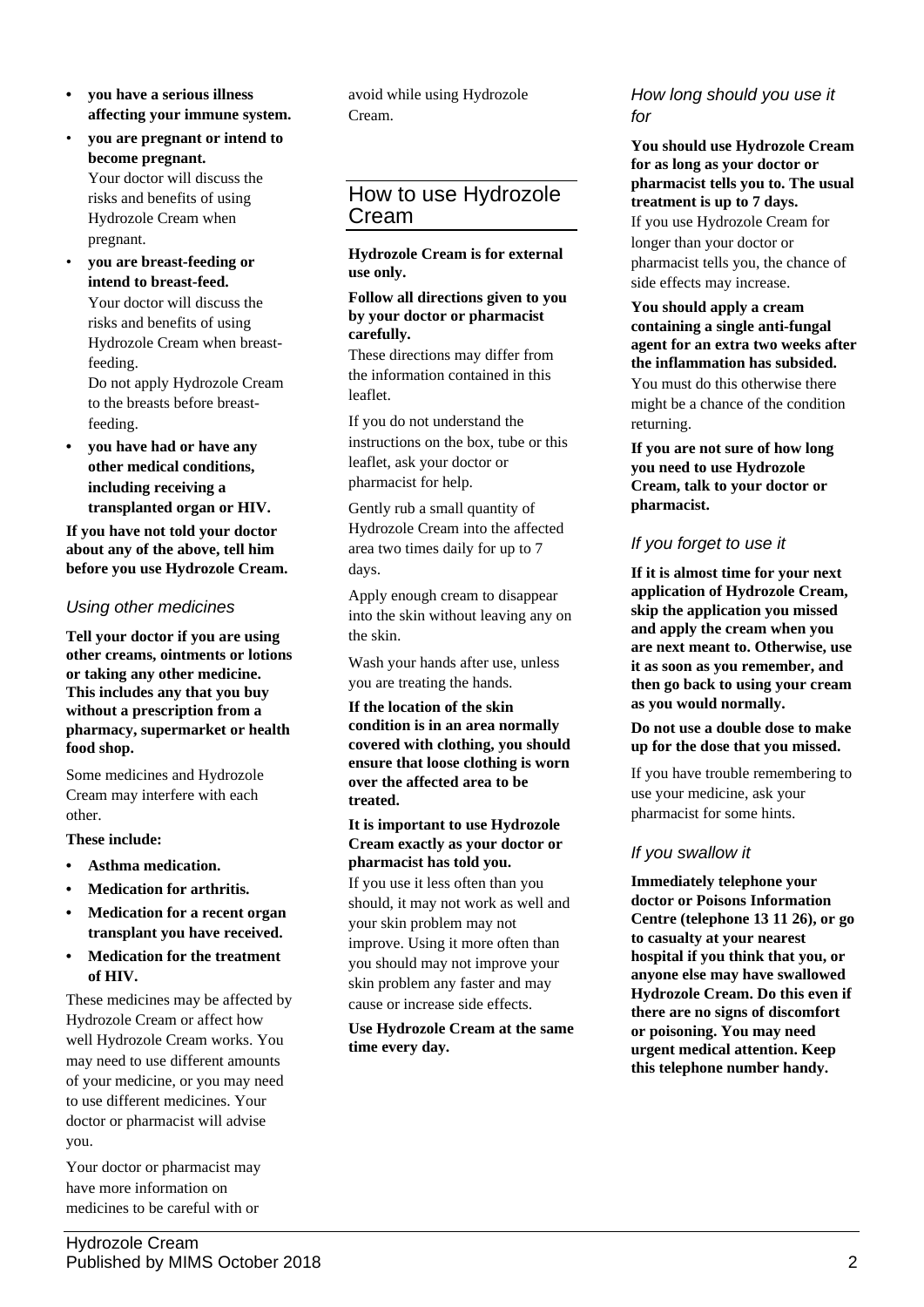# While you are using Hydrozole Cream

## *Things you must do*

**Tell your doctor(s) or pharmacist(s) who is treating you that you are using Hydrozole Cream.**

**If you feel that Hydrozole Cream is not helping your condition, tell your doctor or pharmacist.**

#### **Tell your doctor or pharmacist if for any reason, you have not used Hydrozole Cream exactly as prescribed.**

Otherwise, your doctor or pharmacist may think that it was not effective and change your treatment unnecessarily.

#### **If you become pregnant while using Hydrozole Cream, tell your doctor or pharmacist.**

## *Things you must not do*

**Do not use Hydrozole Cream:**

- **• under air tight or water-proof dressings or on large areas of skin unless your doctor has told you to.**
- **• in the eyes.**
- **• to treat other complaints unless your doctor or pharmacist tells you to.**
- **• for acne.**
- **• on children under 2 years of age unless a doctor has told you to.**
- **• for more than 7 days unless a doctor has told you to.**
- **in large amounts for a long time.**

If you use large amounts for a long time, the chance of absorption through the skin and the chance of side effects may increase. Ask your doctor if you are concerned about the length of time you have been using Hydrozole Cream.

**• on skin areas that rub together such as under the arm or in the groin area unless your doctor tells you to.**

#### **Do not wear tight fitting clothing in the area being treated with Hydrozole Cream.**

**Do not give Hydrozole Cream to anyone else, even if they have the same symptoms as yours.**

#### **Do not dilute Hydrozole Cream.**

## *Things to be careful of*

**The ingredients in Hydrozole cream may affect the latex used in barrier contraceptives such as condoms and diaphragms.**

You may need to use other methods of contraception whilst using this medicine and for at least 5 days after last using the cream.

If you experience blurred vision or other visual disturbances, speak to your doctor.

#### **Take care when applying Hydrozole Cream to the eyelids to make sure it does not get into your eye.**

If you accidently get Hydrozole Cream in your eyes, wash them well with water.

# Side effects

#### **Tell your doctor if you do not feel well while you are using Hydrozole Cream.**

Hydrozole Cream helps most people with skin problems but it may have unwanted side effects in a few people.

All medicines can have side effects. Sometimes they are serious, most of the time they are not. You may need medical treatment if you get some of these side effects.

#### **Ask your doctor or pharmacist to answer any questions you may have.**

**Tell your doctor or pharmacist if you notice any of the following side effects near or on the area you apply Hydrozole Cream and they worry you.**

Do not be alarmed by the list of side effects, which follows; you may not experience any of them.

- Drying, cracking, blistering, peeling, thinning, tightening or redness of the skin.
- Burning or stinging feeling on the skin.
- Bruising of the skin.
- Acne-type lumps on the skin.
- Itching or irritation of skin.
- Changes to the colour of your skin.
- Rash or blisters.
- Skin condition getting worse.
- Other obvious unexpected changes to the skin area treated.

#### These side effects are usually mild.

#### **Tell your doctor immediately or go to Accident and Emergency at your nearest hospital if you notice any of the following:**

- if your skin condition gets worse or your skin becomes swollen during treatment, you may be allergic to the medicine, have an infection or need other treatment.
- wheezing, swelling of the lips/mouth, difficulty in breathing, hayfever, lumpy rash (hives) or fainting. These could be a symptom of an allergic reaction.

The above list includes very serious side effects. You may need urgent medical attention or hospitalisation.

#### **Very rare side effects that may show up in blood tests or when your doctor gives you a medical examination:**

- a decrease in the level of the hormone cortisol in your blood
- increased levels of sugar in your blood or urine
- high blood pressure
- cloudy lens in the eye (cataract)
- increased pressure in the eye (glaucoma)
- weakening of the bones through gradual loss of mineral (osteoporosis) - additional tests may be needed after your medical examination to confirm if you have this condition.